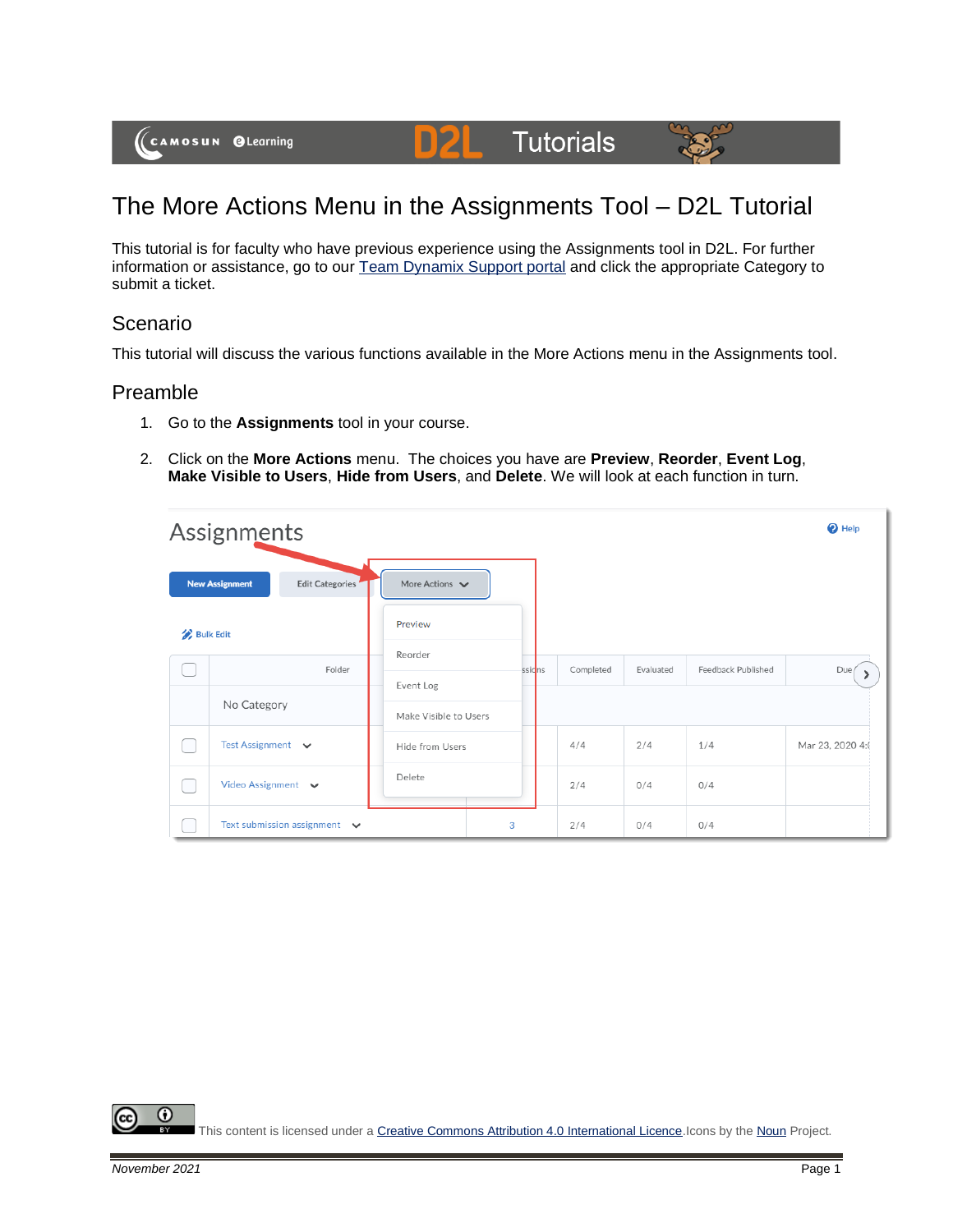#### Preview

Preview allows you to view the Assignment tool as a student would, to review instructions, settings, and to submit a practice assignment. Once you click **Preview**:

1. You will see a table containing links to your Assignment **Folders**, as well **Completion Status**, **Score**, **Evaluation Status**, and **Due Date**.

| Folder                                                                                     | <b>Completion Status</b> | Score  | <b>Evaluation Status</b> | Due Date             |
|--------------------------------------------------------------------------------------------|--------------------------|--------|--------------------------|----------------------|
| Assignments                                                                                |                          |        |                          |                      |
| <b>Test Assignment</b><br>Attachments<br>CreateAssignmentFolder-August2020.docx (571.6 KB) | Not Submitted            | $-1-$  |                          | Mar 23, 2020 4:00 PM |
| Video Assignment                                                                           | Not Submitted            | $-1-$  |                          |                      |
| <b>Text submission assignment</b>                                                          | Not Submitted            | $-/10$ |                          |                      |
| Assignment 1                                                                               | 3 Submissions, 3 Files   | $-/10$ |                          |                      |
| Assignment 2                                                                               | Not Submitted            | $-1-$  |                          |                      |
| Assignment 3                                                                               | Not Submitted            | $-1-$  |                          | Jun 13, 2014 9:00 PM |
| In-Class                                                                                   |                          |        |                          |                      |
| On-Paper Submission - manually by learner                                                  | <b>Not Complete</b>      | $-/10$ |                          |                      |
| Observed in Person - Manually by Learner                                                   | <b>Not Complete</b>      | $-/10$ |                          |                      |

2. If you click on an Assignment folder title, you will be able to review the Instructions, test for any attachment downloads, and Submit an assignment just as a student would.<br>Lest Assignment

| <b>Assignment Preview</b>                                                                                                                                                                    |                     |
|----------------------------------------------------------------------------------------------------------------------------------------------------------------------------------------------|---------------------|
|                                                                                                                                                                                              | <b>Exit Preview</b> |
| Hide Fold r Information                                                                                                                                                                      |                     |
| Instructions                                                                                                                                                                                 |                     |
| Download the attached WORD document, complete the assignment as per the instructions in<br>the WORD document, then click Upload and Submit to this Assignment folder.                        |                     |
| Due Date                                                                                                                                                                                     |                     |
| Aug 31, 202 4:00 PM                                                                                                                                                                          |                     |
| Attachments<br>■ CreateAssignmentFolder-August2020.docx (571.6 KB)                                                                                                                           |                     |
| Download All Files                                                                                                                                                                           |                     |
| Submit Assignment<br>Files to submit *<br>(0) file(s) to submit                                                                                                                              |                     |
| After uploading<br>In must click Submit to complete the submission.                                                                                                                          |                     |
| Add a File<br>Record Audio<br>Comments                                                                                                                                                       |                     |
| $\sigma$<br>표 표 보 *<br>в<br>$I \perp$<br>騦<br>O<br>Paragraph<br>$\;$ $\;$<br>Font Family $\sim$<br>Font Size $\sim$<br>$\blacksquare$<br>$\infty$<br>$\checkmark$<br>$\overline{\mathbf{v}}$ | ٠<br>               |
|                                                                                                                                                                                              |                     |
|                                                                                                                                                                                              |                     |

This content is licensed under [a Creative Commons Attribution 4.0 International Licence.I](https://creativecommons.org/licenses/by/4.0/)cons by th[e Noun](https://creativecommons.org/website-icons/) Project.

 $\odot$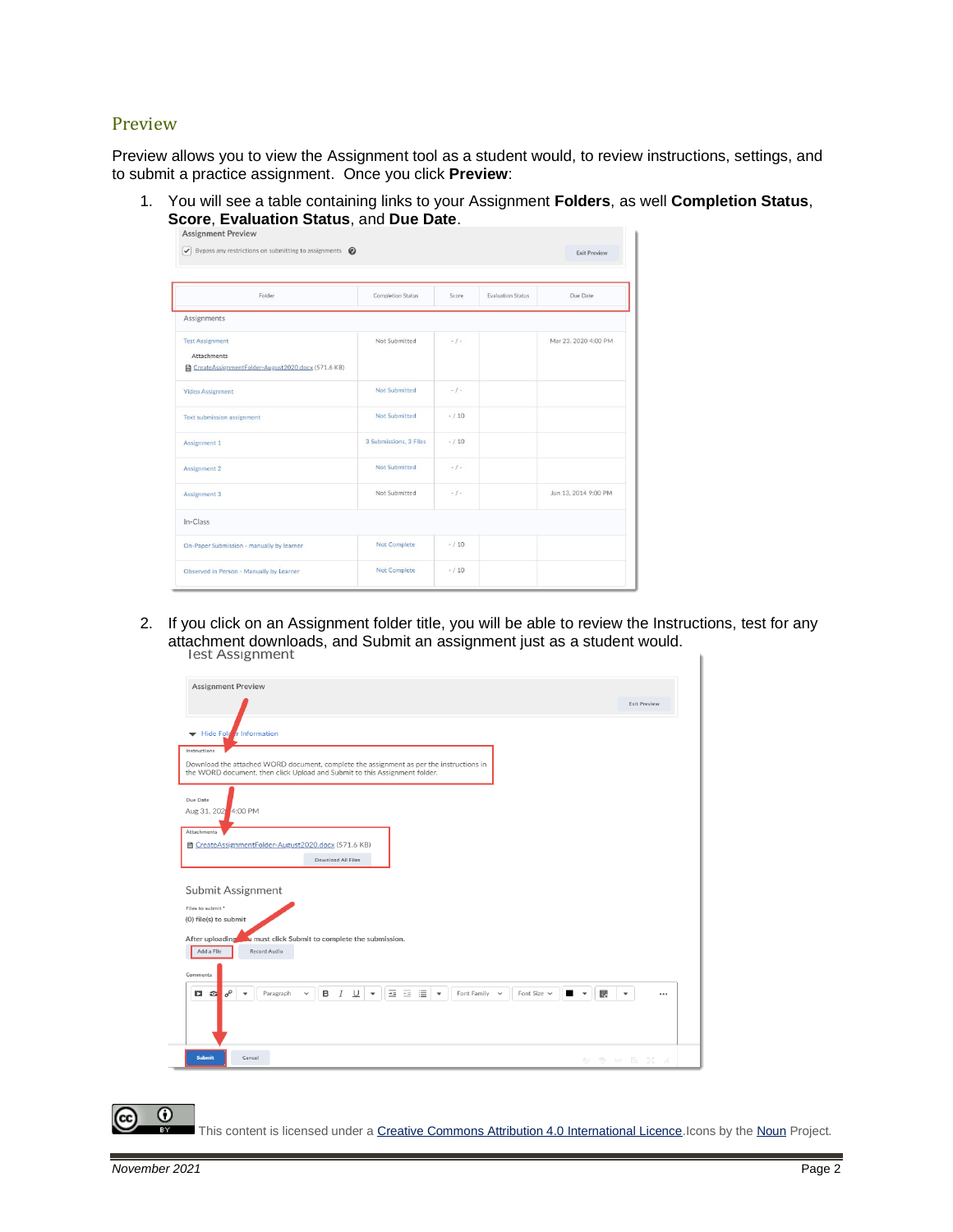3. The links in the Completion Status column indicate the submission status for a folder. Clicking on a **Not Submitted** link takes you to the submission area for that folder, clicking on a Submission link takes you to a list of any files you have submitted in past tests of the Preview area.

| <b>Assignment Preview</b><br>$\triangledown$ Bypass any restrictions on submitting to assignments $\odot$ |                          |           |                          | <b>Exit Preview</b>  |
|-----------------------------------------------------------------------------------------------------------|--------------------------|-----------|--------------------------|----------------------|
| Folder                                                                                                    | <b>Completion Status</b> | Score     | <b>Evaluation Status</b> | Due Date             |
| Assignments                                                                                               |                          |           |                          |                      |
| <b>Test Assignment</b><br>Attachments<br>CreateAssignmentFolder-August2020.docx (571.6 KB)                | Not Submitted            | $- / -$   |                          | Aug 31, 2020 4:00 PM |
| <b>Video Assignment</b>                                                                                   | <b>Not Submitted</b>     | $- / -$   |                          |                      |
| Text submission assignment                                                                                | <b>Not Submitted</b>     | $- / 10$  |                          |                      |
| Assignment 1                                                                                              | 3 Submissions, 3 Files   | $- / 10$  |                          |                      |
| Assignment 2                                                                                              | <b>Not Submitted</b>     | $-$ / $-$ |                          |                      |

4. Click **Exit Preview** to return to the main Assignments area.

| <b>Assignment Preview</b><br>$\triangledown$ Bypass any restrictions on submitting to assignments $\bigcirc$ |                      |          |                          | <b>Exit Preview</b>  |
|--------------------------------------------------------------------------------------------------------------|----------------------|----------|--------------------------|----------------------|
| Folder                                                                                                       | Completion Status    | Score    | <b>Evaluation Status</b> | Due Date             |
| Assignments                                                                                                  |                      |          |                          |                      |
| <b>Test Assignment</b><br>Attachments<br>CreateAssignmentFolder-August2020.docx (571.6 KB)                   | <b>Not Submitted</b> | $- / -$  |                          | Aug 31, 2020 4:00 PM |
| <b>Video Assignment</b>                                                                                      | <b>Not Submitted</b> | $- / -$  |                          |                      |
| Text submission assignment                                                                                   | <b>Not Submitted</b> | $- / 10$ |                          |                      |

 $\odot$ (cc

This content is licensed under [a Creative Commons Attribution 4.0 International Licence.I](https://creativecommons.org/licenses/by/4.0/)cons by th[e Noun](https://creativecommons.org/website-icons/) Project.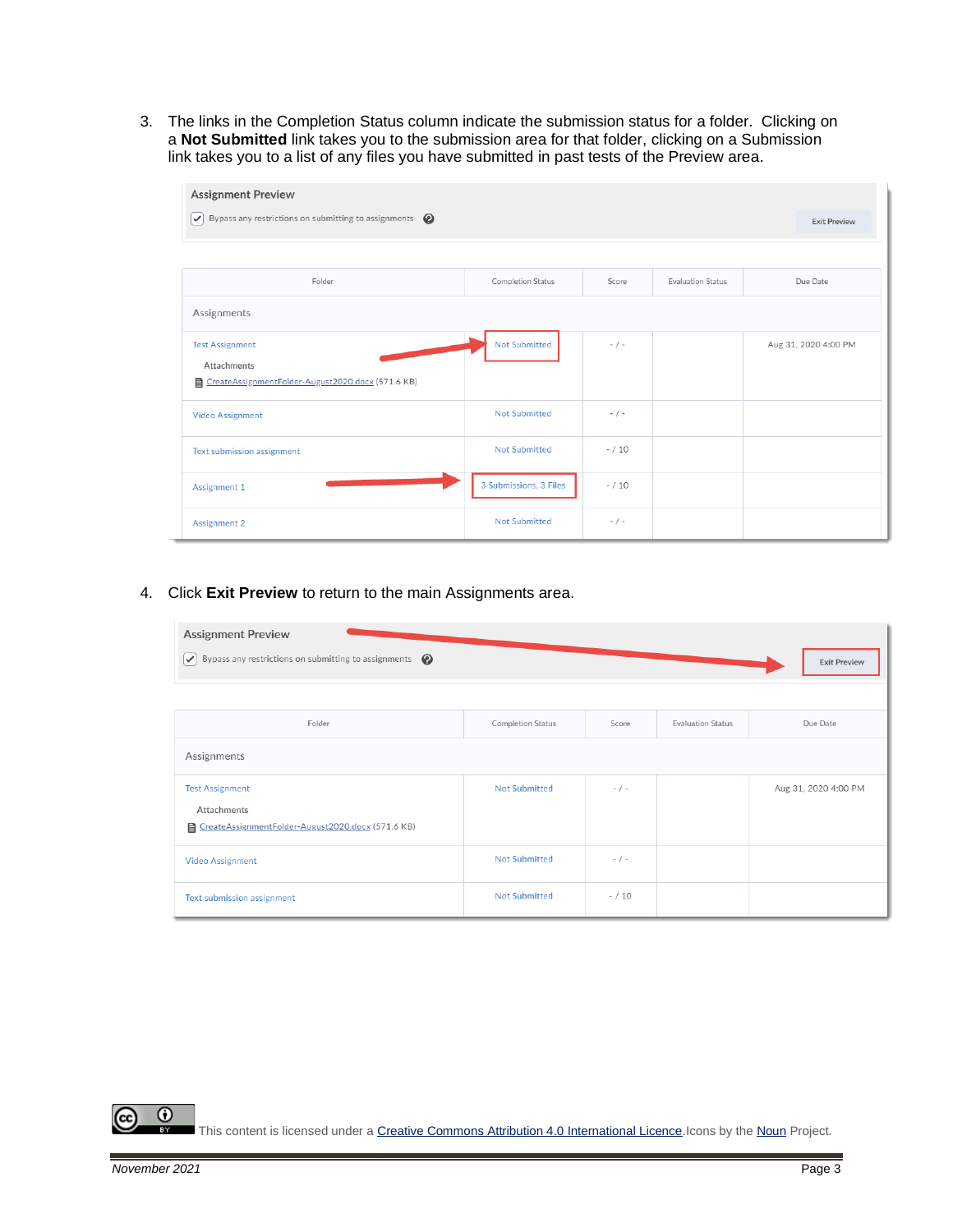## Reorder

Reorder allows you to change the order of the Assignments and Categories you have created. Once you click **Reorder**:

1. Use the **Sort Order** select boxes to reorder your folders. Click **Save**. **Note** that if some of your folders are not in a Category, they will appear under **No Category** which can NOT be reordered. Reorder



#### Event Log

The Event Log shows you a list of all Assignment folders you have created in your course, as well as when they were created. If you have deleted any folders, you will be able to Restore them from the Event Log.

| Event Log                                                                              |         |               |                           |
|----------------------------------------------------------------------------------------|---------|---------------|---------------------------|
| Deleted<br>Restored<br>Created                                                         |         |               |                           |
|                                                                                        |         |               | 46 items in the list.     |
| Assignment Name                                                                        | Action  | Changed by    | Date $\blacktriangledown$ |
| test (ID: 266808)                                                                      | Created | Emily Schudel | Aug 12, 2020 2:52 PM      |
| Assignment 5 (ID: 266645)<br>Restore                                                   | Deleted | Emily Schudel | Aug 12, 2020 2:33 PM      |
| Presentation 1 (ID: 260920)<br>Restore                                                 | Deleted | Emily Schudel | Aug 12, 2020 2:33 PM      |
| Test Assignment for deleting submissions for Presentation<br>1 (ID: 259277)<br>Restore | Deleted | Emily Schudel | Aug 12, 2020 2:33 PM      |
| Group Assignment (ID: 266757)<br>Restore                                               | Deleted | Emily Schudel | Aug 12, 2020 2:31 PM      |
| Midterm Paper (ID: 266643)<br>Restore                                                  | Deleted | Emily Schudel | Aug 12, 2020 2:31 PM      |

 $\odot$ 

This content is licensed under [a Creative Commons Attribution 4.0 International Licence.I](https://creativecommons.org/licenses/by/4.0/)cons by th[e Noun](https://creativecommons.org/website-icons/) Project.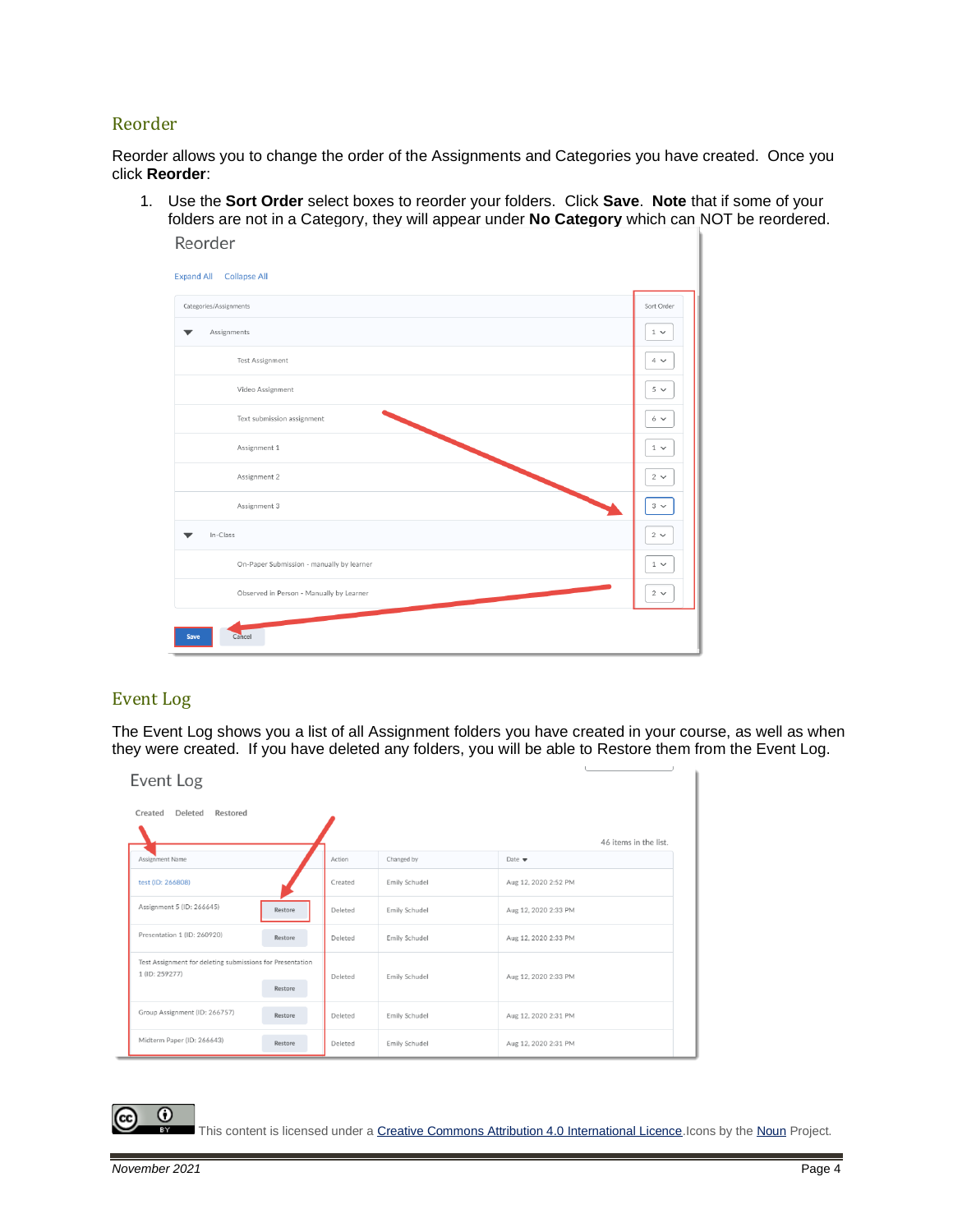### Make Visible to Users/Hide from Users

Two sides of a coin, these functions allow you to hide and unhide Assignment folders from students. To Make Visible or Hide Assignment folders:

1. Select the folder(s) you want to **Make Visible** or **Hide**. Click **More Actions**, and select the function you want. Here we are selecting **Hide from Users**.

|                                 | Assignments           |                                   |                                    |                    |           |           |                    | <sup>O</sup> Help    |  |
|---------------------------------|-----------------------|-----------------------------------|------------------------------------|--------------------|-----------|-----------|--------------------|----------------------|--|
|                                 | <b>New Assignment</b> | <b>Edit Categories</b>            | More Actions $\blacktriangleright$ |                    |           |           |                    |                      |  |
| <b>Bulk Edit</b>                |                       |                                   | Previ w                            |                    |           |           |                    |                      |  |
| Ξ                               |                       | Folder                            | Reord <sub>er</sub><br>Even Log    | <b>Submissions</b> | Completed | Evaluated | Feedback Published | Due Date             |  |
| No Category                     |                       | Mak Asible to Users               |                                    |                    |           |           |                    |                      |  |
| $\boxed{\mathcal{C}}$           | test                  |                                   | <b>Hide from Users</b>             |                    | 0/4       | 0/4       | 0/4                |                      |  |
| $\mathscr{E}$ in<br>Assignments |                       |                                   | Delete                             |                    |           |           |                    |                      |  |
| $\boxed{\checkmark}$            | Test Assignment v     |                                   |                                    | $\overline{2}$     | 4/4       | 2/4       | 1/4                | Aug 31, 2020 4:00 PM |  |
|                                 | Video Assignment v    |                                   |                                    | 5                  | 2/4       | 0/4       | 0/4                |                      |  |
|                                 |                       | Text submission assignment $\vee$ |                                    | 3                  | 2/4       | 0/4       | 0/4                |                      |  |

2. The selected folders now have closed eye icons next to them. You can make them visible either through the **More Actions** function, or by clicking the individual Assignment folder's menu.

|                  | Assignments<br><sup>O</sup> Help                                                      |                 |           |           |                    |                      |  |  |
|------------------|---------------------------------------------------------------------------------------|-----------------|-----------|-----------|--------------------|----------------------|--|--|
|                  | <b>New Assignment</b><br>More Actions $\blacktriangleright$<br><b>Edit Categories</b> |                 |           |           |                    |                      |  |  |
| <b>Bulk Edit</b> |                                                                                       |                 |           |           |                    |                      |  |  |
|                  | Folder                                                                                | New Submissions | Completed | Evaluated | Feedback Published | Due Date             |  |  |
|                  | No Category                                                                           |                 |           |           |                    |                      |  |  |
| in a             | ණ<br>test<br>$\checkmark$                                                             |                 | 0/4       | 0/4       | 0/4                |                      |  |  |
|                  | Assignments<br>î<br>Í                                                                 |                 |           |           |                    |                      |  |  |
|                  | <b>Test Assignment</b><br>⊛<br>$\checkmark$                                           | $\overline{2}$  | 4/4       | 2/4       | 1/4                | Aug 31, 2020 4:00 PM |  |  |
|                  | Video Assignment v                                                                    | 5               | 2/4       | 0/4       | 0/4                |                      |  |  |

This content is licensed under [a Creative Commons Attribution 4.0 International Licence.I](https://creativecommons.org/licenses/by/4.0/)cons by th[e Noun](https://creativecommons.org/website-icons/) Project.

 $\odot$